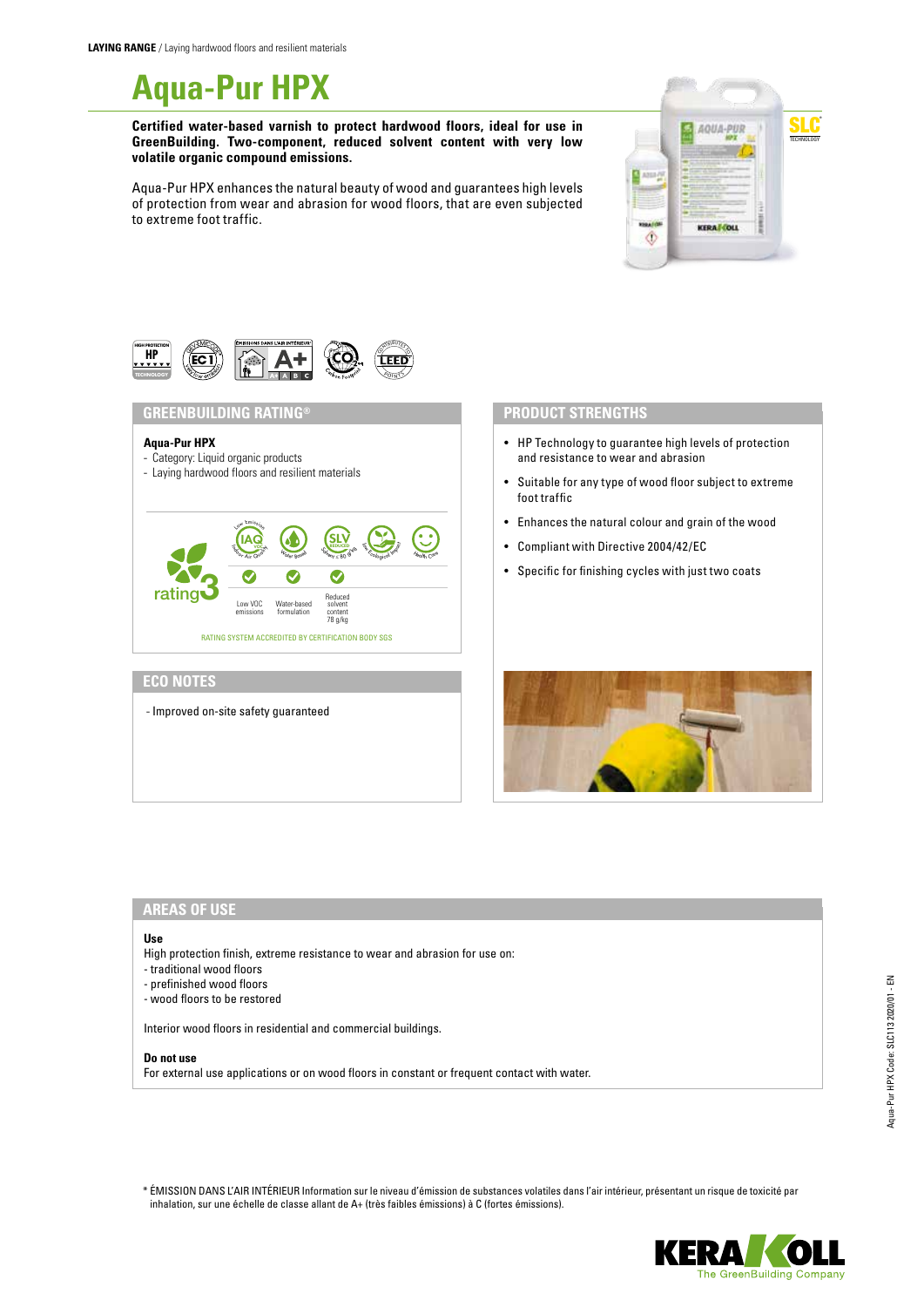## **INSTRUCTIONS FOR USE**

#### **Preparation of substrates**

Buff the hardwood floors until the surface is smooth, clean and free from oil, grease, wax, silicon and previous coats of varnish. Apply Aqua-Pur Flex (following the instructions on the technical data sheet) to fill cracks and irregularities and/or to smooth surfaces and to ensure even absorption. Wait ≈ 1 hour then sand with Durasoft System (Duragrip 120) or with an Carboplus Sic 120 abrasive mesh disc. Before applying Aqua-Pur Hpx carefully remove any dust created during sanding and wipe away any residues using a Pulex anti-static cloth. The moisture content of the wood must be between 9% and 11%. When working with oak floors, underfloor heating systems, floors needing restoration, dry woods or at high ambient temperatures, apply Aqua-Pur Basic.

#### **Preparation**

Shake thoroughly part A before use, insert the undercap filter and pour into the appropriately prepared tray. Remove the undercap filter before shutting the can. Pour in the hardening compound slowly while stirring, in a ratio of Part A: Part B = 10:1 and stir well until fully mixed. Dilute 5 –10% with clean water then mix again. When applied at high temperatures, on large surfaces, on dry and difficult woods, dilute to 5 – 10% using Aqua-Pur Retard. Set aside for 10 minutes before applying.

### **Application**

Apply two or three coats of ≈ 80 – 100 ml/m2 per coat (depending on the desired finished texture) of Aqua-Pur HPX using Roller Plus. **Application in two coats - Classic Finished Texture:** apply Aqua-Pur HPX or Aqua-Pur Basic when recommended; after ≈ 8 hours, sand with Durasoft System (Duragrip 220) or with an Carboplus SIC 220 abrasive mesh disc; carefully remove any dust created during sanding and wipe away any residues using a Pulex antistatic cloth, then apply a second coat of Aqua-Pur HPX.

**Application in three coats - Silk Finished Texture:** apply Aqua-Pur Hpx or Aqua-Pur Basic when recommended; as soon as the floor can take foot traffic and no more than 3 hours later, apply a second coat of Aqua-Pur HPX. After ≈ 10 – 12 hours, sand with Durasoft System (Duragrip 220) or with a Carboplus SIC 220 abrasive mesh disc; carefully remove any dust created during sanding and wipe away any residues using a Pulex anti-static cloth then apply the third coat of Aqua-Pur HPX.

#### **Cleaning**

Clean equipment and residues of Aqua-Pur HPX with Roller Clean before the product hardens.

#### **SPECIAL NOTES**

Allow product to reach room temperature before use.

Use clean containers and tools.

Once opened, the can must be used as quickly as possible.

For an even finish, apply evenly in accordance with the recommended quantities.

Always apply Aqua-Pur Flex before Aqua-Pur HPX.

When working with particularly absorbent woods, to obtain an even finish you may have to apply three coats regardless of the desired finished texture.

**Maintenance of hardwood floors:** varnished wood floors require regular maintenance. Use SuperSoap neutral detergent to clean the surface. Use Refresher or Care Pro for routine or extraordinary maintenance depending on wear.

### **ABSTRACT**

*The certified finish, providing high protection and high resistance to wear and abrasion of the wooden floor will be provided using a twocomponent, water-based varnish using HP – High Protection Technology, compliant with Directive 2004/42/CE, GreenBuilding Rating® 3, such as Aqua-Pur HPX by Kerakoll Spa, applied by roller in two or three coats of ≈ 80-100 ml/m<sup>2</sup> per coat.*